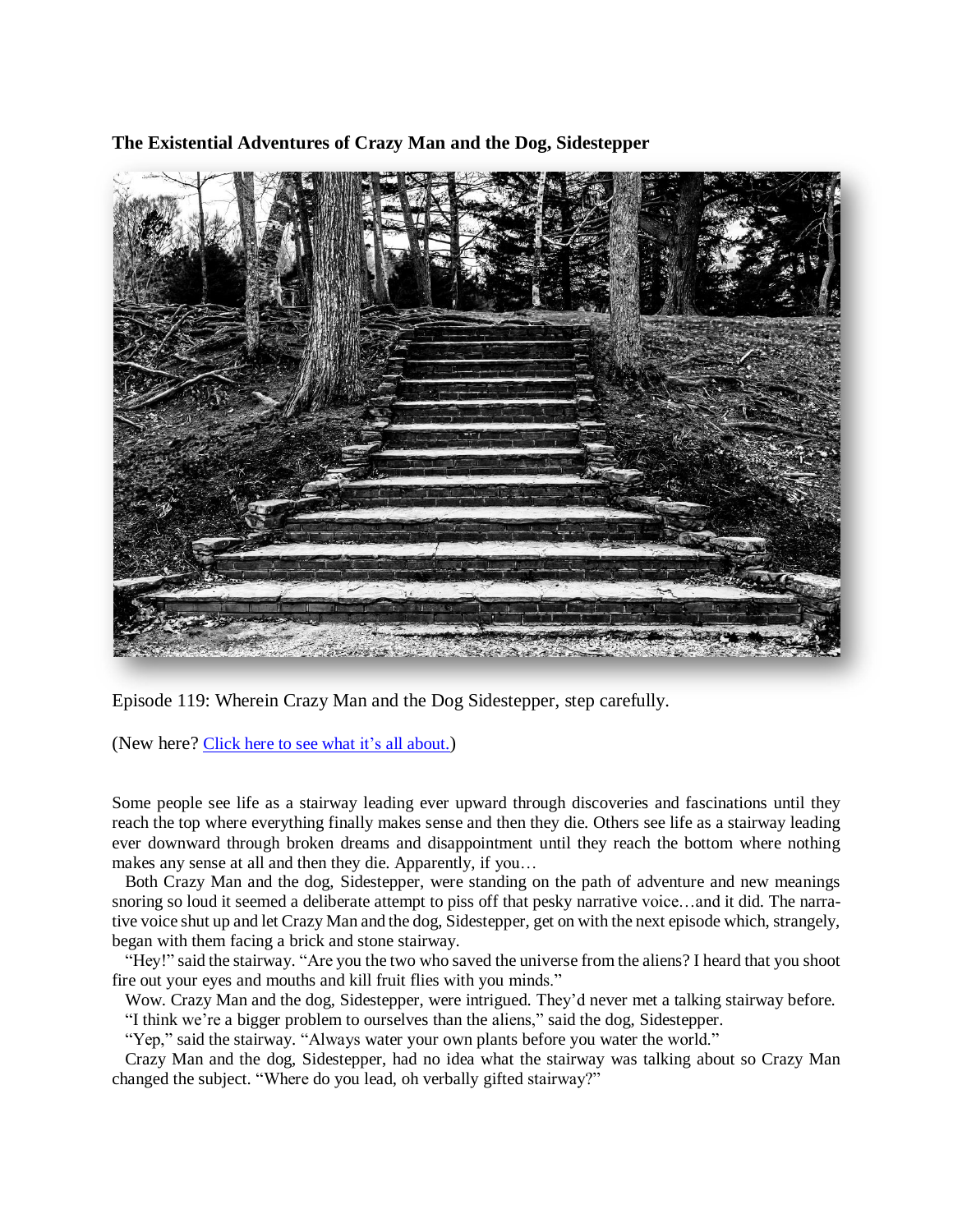"You're not making fun of me, are you?" said the stairway, sensing a degree of sarcasm in Crazy Man's voice "Stairways are not to be toyed with…we have up but we also have down."

Now Crazy Man and the dog, Sidestepper, were completely lost.

"So what's the difference?" said the dog, Sidestepper.

 "What do you mean *what's the difference*?" said the stairway. "Up is up and down is down. Everybody knows that."

 "OK," said the dog, Sidestepper. "If up is up and down is down, why are stairways not to be toyed with?" The stairway thought about this right down to the fifth brick from the left on the third stair and said, "Climb me and find out."

 Crazy Man and the dog, Sidestepper, conferred in a business-like manner (in fact, Crazy Man even wore his black bowler hat to show his acumen) and arrived at a variety of possible steps going forward which, in this case, would mean steps going upward…and they came to the conclusion that the stairway, being a part of the path of adventure and new meanings, would be the logical way forward.

"So," said the dog, Sidestepper, "we'll climb up you."

"But," said the stairway, "what if you get halfway up and you fall down?"

"We'll walk carefully," said Crazy Man. "We've both climbed stairs before. I think."

 While Crazy Man stumbled through his memories trying to remember if he'd ever climbed stairs before, the stairway said, "But every step is a new step and not the step before."

Again, the stairway might as well have been talking in Dublin Greek.

 "What if you get to the top and explode," said the stairway. "Wouldn't you rather go to a bar and drink Tequila and limes?"

 Crazy Man immediately thought that, if the stairway knew the way to a bar, it might know where to find a map to food. "You wouldn't happen you know where we could find a map to food, would you?" he said.

 The stairway thought about this as stairways are wont to do and said, "Nope. No map to food and I wouldn't have a clue where you could find a bar. I mean, look around…does it look like we're anywhere near a bar?"

"But you said we could go to a…"

 "I was just trying to be helpful," said the stairway, "and by the way…you're both bastards and you'll never find the dog's mother unless she's in the bar we don't know how to find and you manage to stumble into it in your dreams."

 That was the last straw. Both journeyers were pissed at the stairway. Crazy Man saw a grasshopper clicking its hind legs on a low-hanging leaf and picked it up. He stepped forward and carefully placed the grasshopper on the stairway's lower step.

 It took a minute or two, or maybe a day or two, before the stairway fully realized that this strange looking man in the Zorro outfit had put, of all things, a grasshopper on one of its steps. This particular stairway was terrified of grasshoppers.

 "Take it off!" screamed the stairway. "Take it off! You bastard! You bastard! Take it off! I hate grasshoppers! I hate them!"

 Crazy Man and the dog, Sidestepper, smiled maliciously. Yes, they were pleased with the stairway's repulsion for grasshoppers…it gave them the upper hand.

"So," said Crazy Man, "we're bastards are we?"

"No!" said the stairway. "You're both wonderful philosophers and life-observers and the path of adventure and new meanings is not worthy of your footprints."

"But we're not bastards," said Crazy Man.

 "Well," said the stairway, "you actually are bastards, or so the stories go along the path, but you're nice bastards and…"

Crazy Man tossed another grasshopper onto the stairway, this time the second step.

 "Noooo!" said the stairway. "You bastard! Take it off! Take it off! You're not a bastard! You're not a bastard…you bastard! But you're not!"

 At that moment, both grasshoppers jumped into the air and landed on either side of the stairway which seemed to have a calming effect on the entire area.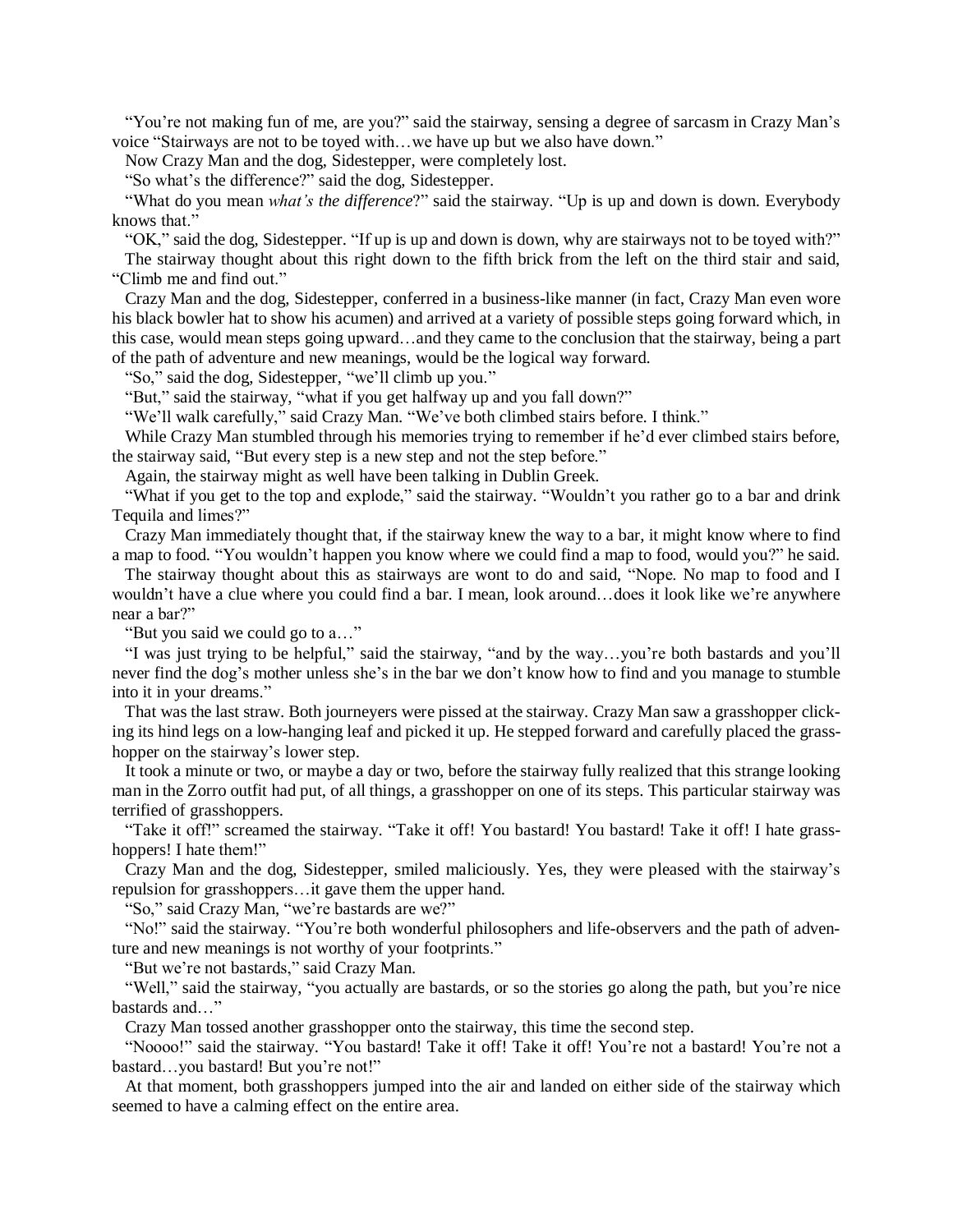Crazy Man stared straight into the stair-ness of the stairway and said, "There's lots more where those came from."

"OK," said the stairway, "you can start climbing me. But don't fall."

"Why would we fall?" said he dog, Sidestepper.

 "Because I'm a stairway and sometimes people fall off stairways, or they fall down the stairway, or they just fall. We stairways are not to be taken lightly. Remember…for every up there is a down and every down has its up."

 Crazy Man and the dog, Sidestepper, ignored the stairway and surged forward in a colossal tide of intent and began to climb the stairway. Immediately, vertigo set in and they flailed and tottered and fell. They fell from the third step back to the first step and were on their feet and paws again and climbing only to be overcome by dizziness and fear before they tumbled back down the stairway. This went on well into the next few minutes until Crazy Man and the dog, Sidestepper, decided it was time to fill the stairway with more grasshoppers. The stairway, tuning into their minds (after somehow finding Crazy Man's mind in whatever dimension he currently harbored it) said, "OK! I was just having some fun. I played with your heads with this thing called altitude."

 *Altitude*, thought the pair in unison. Why hadn't they realized this so many minutes ago…possibly three or four. Altitude. It explained a lot of things, none of which actually had anything to do with them falling back down the stairs, but it was an interesting concept that filled their minds as they tumbled down the stairs and found themselves on their asses on the path of adventure and new meanings with no stairway in sight.

 They looked around. They struggled to their feet and brushed twigs and dried leaf stuff off their hides and Zorro cape. Before them, the path of adventure and new meanings stretched into a distant horizon surrounded every step by the deep dark scary woods but there were no more stairways, causing them to wonder if there had ever been one at all.

To be continued…

© Biff Mitchell www.biffmitchell.com Check out the blog at: www.crazymanadventures.com